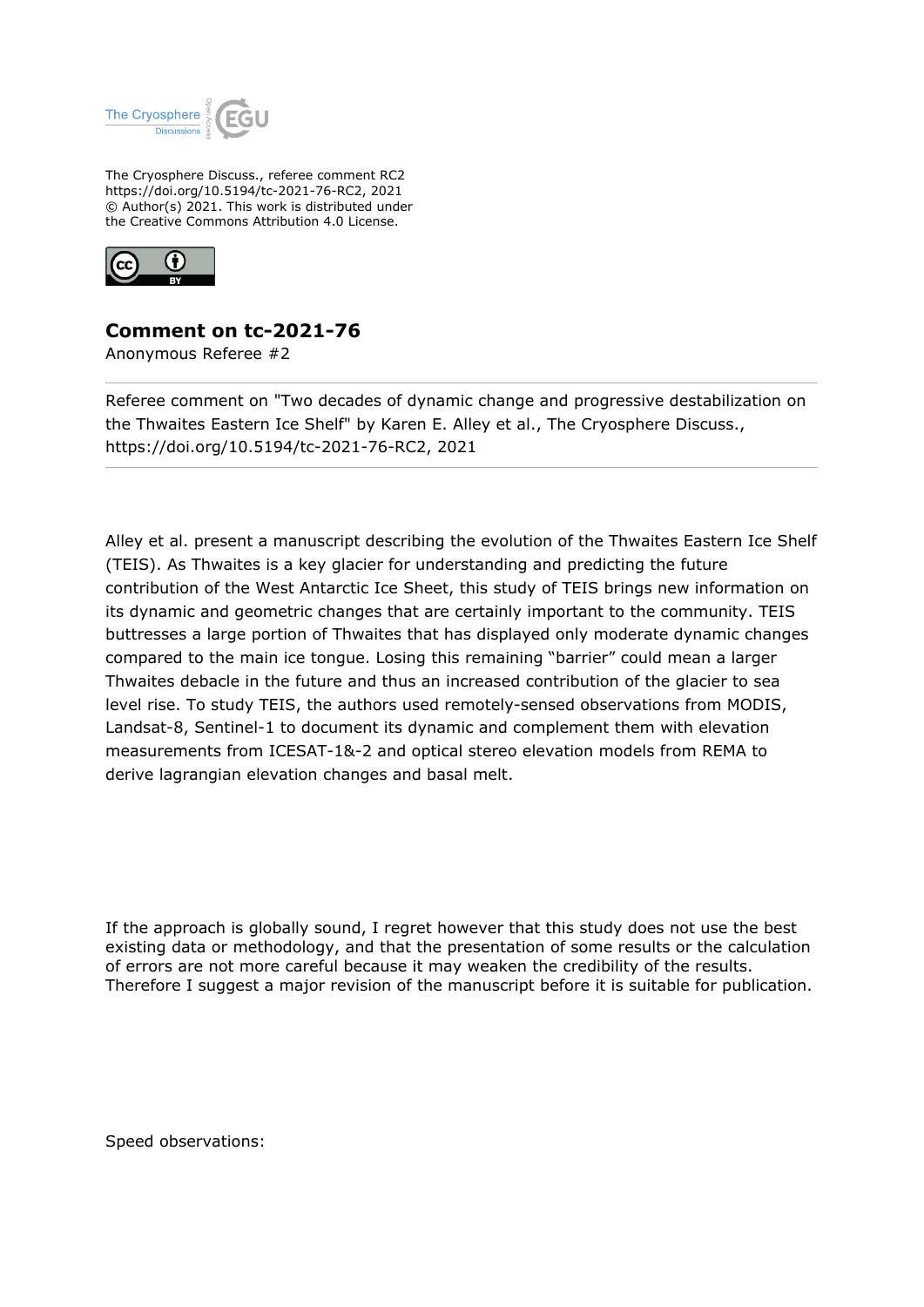While their results are interesting in documenting the progressive weakening of the floating ice shelf, I believe that the existing observations to analyze the TEIS dynamic evolution are underutilized. A large part of the analysis is based on the use of MODIS with a quite low spatial resolution. These data are used to calculate velocity changes, strain rate evolution but also to calculate elevation changes and submarine melt with a Lagrangian approach. However, one may wonder about the robustness of these calculations in view of the large errors associated with these measurements. With an error of several hundred meters per year for an ice shelf flowing at less than 1 km/year, the error on the flow direction is quite large (several tens of degrees). We can therefore question the validity of the measurements with the Lagrangian approach, as well as the calculations of strain rates. Even with filtering and large spatial smoothing, it is clear that the MODIS results form unrealistic patches where the flow direction and amplitude do not seem very homogeneous as it is visible in Figure 9 top-left. This is also visible in Figure 6 where the combined registration seems to bring many biases (especially in 2018) that are not present in the Sentinel-1 record alone. If the MODIS observations were the only ones available to document the velocities in the years 2000 to 2010, I would not see too many problems to use them as they would be the only existing source of information. But, as far as I know, there are many other instruments that allow measurements during this period (even if, of course, this would not match the amount of observations obtained during the last years with the Sentinels and Landsat). Thus the authors could have used higher resolution data from ENVISAT/ASAR, ALOS/PALSAR, RADARSAT, Landsat-7 (between 1999 and 2003) or even ASTER which are publicly available. Some of the speed measurements using these instruments are already available at NSIDC if I am not mistaken and should therefore be considered.

Concerning the Sentinel-1 processing, it seems that the tidal signal is not corrected while this signal strongly affects the range component of the Sentinel-1 at 6 and 12-day repeat cycles. This problem is probably mitigated by the fact that the data are averaged by quarters. Nevertheless, this may lead to additional errors that are currently not taken into account and therefore should be at least discussed to evaluate the impact it has on the data.

Elevation data and basal melt rate:

Regarding the elevation data, the authors use the REMA as a reference to compute lagrangian elevation changes compared to IceSAT (2002-2009) and IceSAT-2 (2018-present). REMA is vertically referenced to CryoSAT-2 elevation. Why not use directly the CryoSAT-2 observations ? If this is due to possible error due to penetration in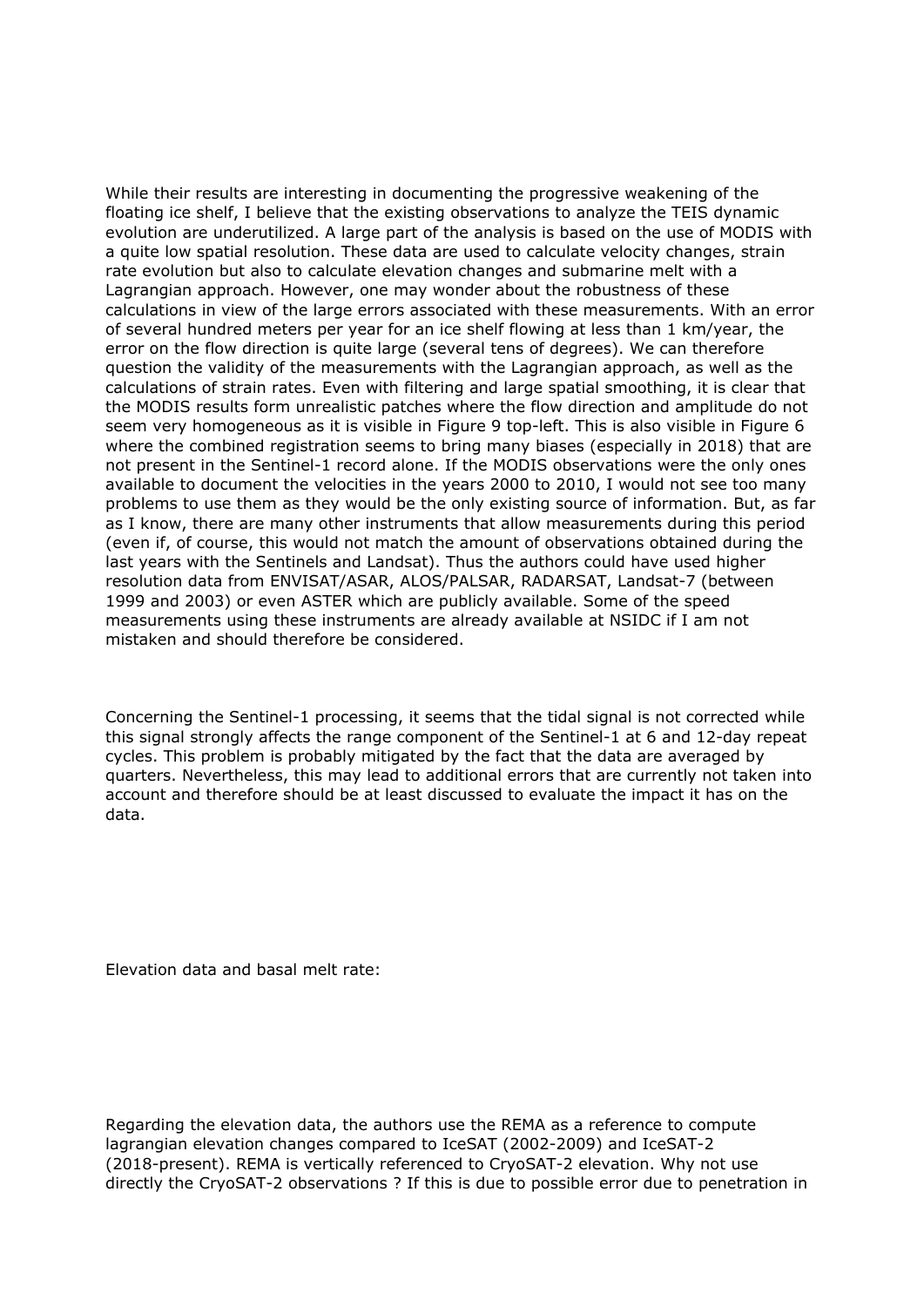Ku-Band in firn and/or snow, then the same concern could be raised for the calibration of REMA.

It is also unclear if the authors have used individual REMA strips from GeoEye and Worldview acquired between in 2013 and 2014 and then referenced them to CryoSAT-2 themself, or if they used an already mosaicked REMA product where they have no real control on the quality of the results. I imagine that it is the latter because otherwise there would have been the possibility to correct for the tides which apparently was not done. Here several other questions are raised: (1) why not use the complete REMA archive which provides data over a longer period (2012 to 2018) than 2013-2014? It would be possible to calculate the displacement directly on the REMA DEMs which would allow to obtain almost perfect co-registration for the Lagrangian calculation (much better than using flow velocities obtained by other sensors). Obviously the vertical errors would remain high (+/- 6m) but that does not seem to be too much of an issue here. (2) Why not use CryoSAT-2 directly, using these observations, there would also be the possibility to correct the tides which cannot be done in the REMA mosaic. (3) As a complement, there might have been the possibility to obtain high resolution elevation data from TanDEM-X that would have been the perfect complement for this study. (4) Lidar data from Operation IceBridge probably exist during the studied period and would certainly provide constraints from REMA DEMs or add additional measurements to IceSAT. Why not include them ?

If the authors seem to have done a good job in correcting for tides, taking into account the firn to convert elevation to ice thickness and surface mass balance in the melt rate calculation, it is unfortunate that these corrections are not shown as supplemental material of the paper as maps. In the same way, error maps could be shown to evaluate spatially the robustness of the different observations. I am also unsure if the evolution of firn air content over time is taken into account when calculating thickness changes.

The error calculation for the elevation changes and for the melt rate calculation remains also rather unclear. The errors for the firn and for the SMB are not provided. The error for elevation changes are estimated to be to the order of  $1 \text{ m/yr}$ , therefore the error on melt rate without the additional errors coming from firn, surface mass balance or flux divergence should be alone about 10 times larger (9.41 to be exact with the chosen density in seawater and ice) but surprisingly the authors found basal melt error lower than for the surface elevation changes. This needs to be clarified.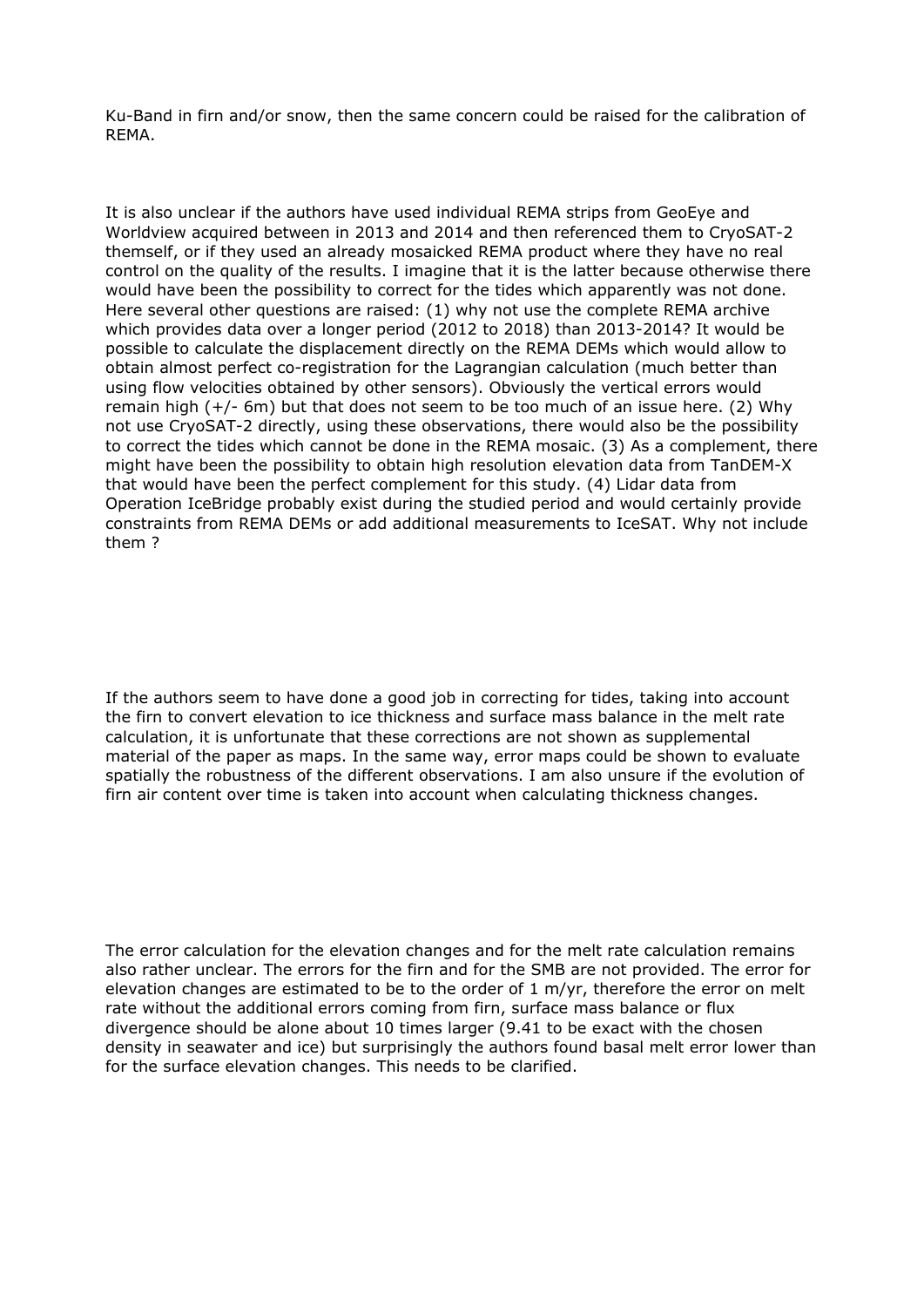Figure 7 is not very appealing. The use of point shapefile to show changes in surface elevation and basal melt makes the graph quite messy and complicated to read. It would have made much more sense to create an interpolated and filtered spatial map from this point cloud. An evaluation of the total melt and a comparison with existing results would have been welcome. Melt rates are evaluated for two periods 2003-2013 and 2013-2020 with IceSAT and IceSAT-2, respectively. However I could not find any analyses of potential changes in melt pattern or elevation changes. How much the basal melt has changed ? What are the implications of relative changes in thickness ?

A vertical cross-section along the flowlines would have proved useful to illustrate the melt rate and thickness changes along TEIS, especially close to the pinning point and the grounding line. Potentially this could have been compared with OIB radar flight lines directly measuring thickness at different dates. Overall, I think that the results and discussions about melt rate and thickness changes need to be more quantitative. Indeed, there is a crucial need to better model the interactions between the ocean and the glaciers in this region. By providing a more rigorous and quantitative analysis of melt patterns and evolution, the authors would provide an important input to a better understanding of the circulation of ice shelf cavities in the Amundsen Sea embayment.

Other specific comments:

Figure 1 shows the grounding line evolution from 2004 to 2017. It is again rather unclear why the authors have not used published datasets (NSIDC) that provide grounding line position since 1992. It would have appeared that the delimitation of the grounding of 2004 is not correct. Already in 1996, the InSAR grounding line was several kilometers further back in many places.

l597: The authors mentioned that Adrian Luckman analyzed "Sentinel-2", I believe that the authors meant Sentinel-1, as no mention of Sentinel-2 is done in the manuscript.